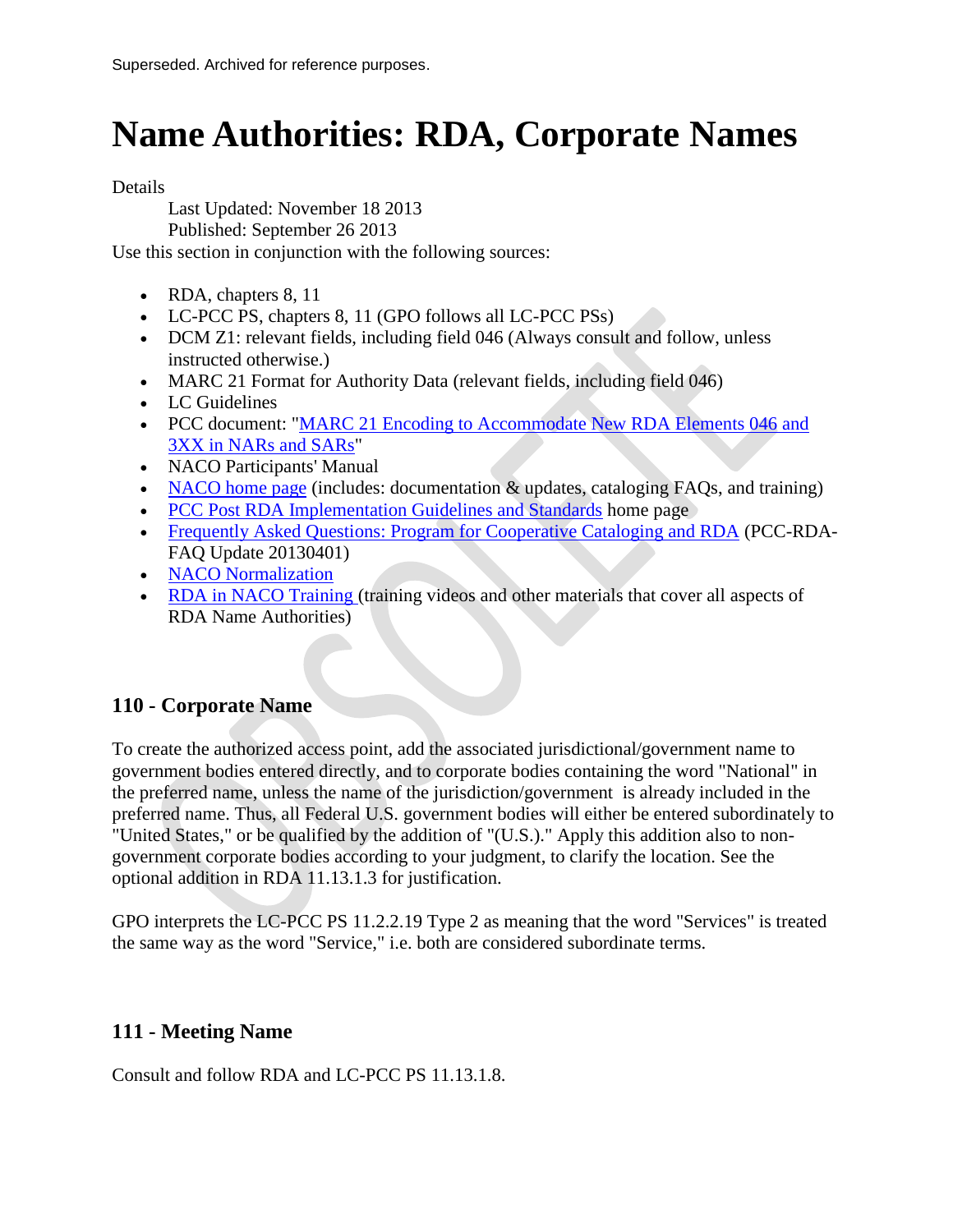If creating a name authority record (NAR) for an individual conference and no NAR for the ongoing collective conference exists, there is no need to create one.

In many cases, it is found that the individual conference name to be set up from the resource being cataloged does not match the access point for the collective conference name. When an individual conference name does not match its corollary collective conference name, regard the collective conference name's authorized access point as the "base authorized access point" to use as the preferred name for the individual conference name. Consider the NAR for the collective conference to be the "base record." In the individual conference name access point, qualify the "base name," and reflect the variant form found in the resource being cataloged in both the individual and collective conference name records. It is fine if the preferred form is not found/justified in the resource generating the 1XX for the individual conference name. Add parenthetical additions to variants in the NAR for the individual conference name to make the variant(s) unique to that record.

When considering individual conference names that do not match the collective conference name, be very cautious about considering that there is a true name change until the proof is overwhelming. In most cases, use the variant approach mentioned above.

#### **Original Collective Conference Record**

111 2 International Workshop on Large-Scale Integration of Wind Power into Power Systems

670 Benefit of regional energy balancing service ... 2010: \$b PDF t.p. (9th Annual International Workshop on Large-Scale Integration of Wind Power into Power Systems)

#### **Modified Collective Conference Record**

111 2 Annual International Workshop on Large-Scale Integration of Wind Power into Power **Systems** 

411 2 International Workshop on Large-Scale Integration of Wind Power into Power Systems \$w nnea

667 See also related access points for individual instances of this conference which include specific information about the number, date, or place of the individual conference.

670 Benefit of regional energy balancing service ... 2010: \$b PDF t.p. (9th Annual International Workshop on Large-Scale Integration of Wind Power into Power Systems)

#### **Individual Conference Record**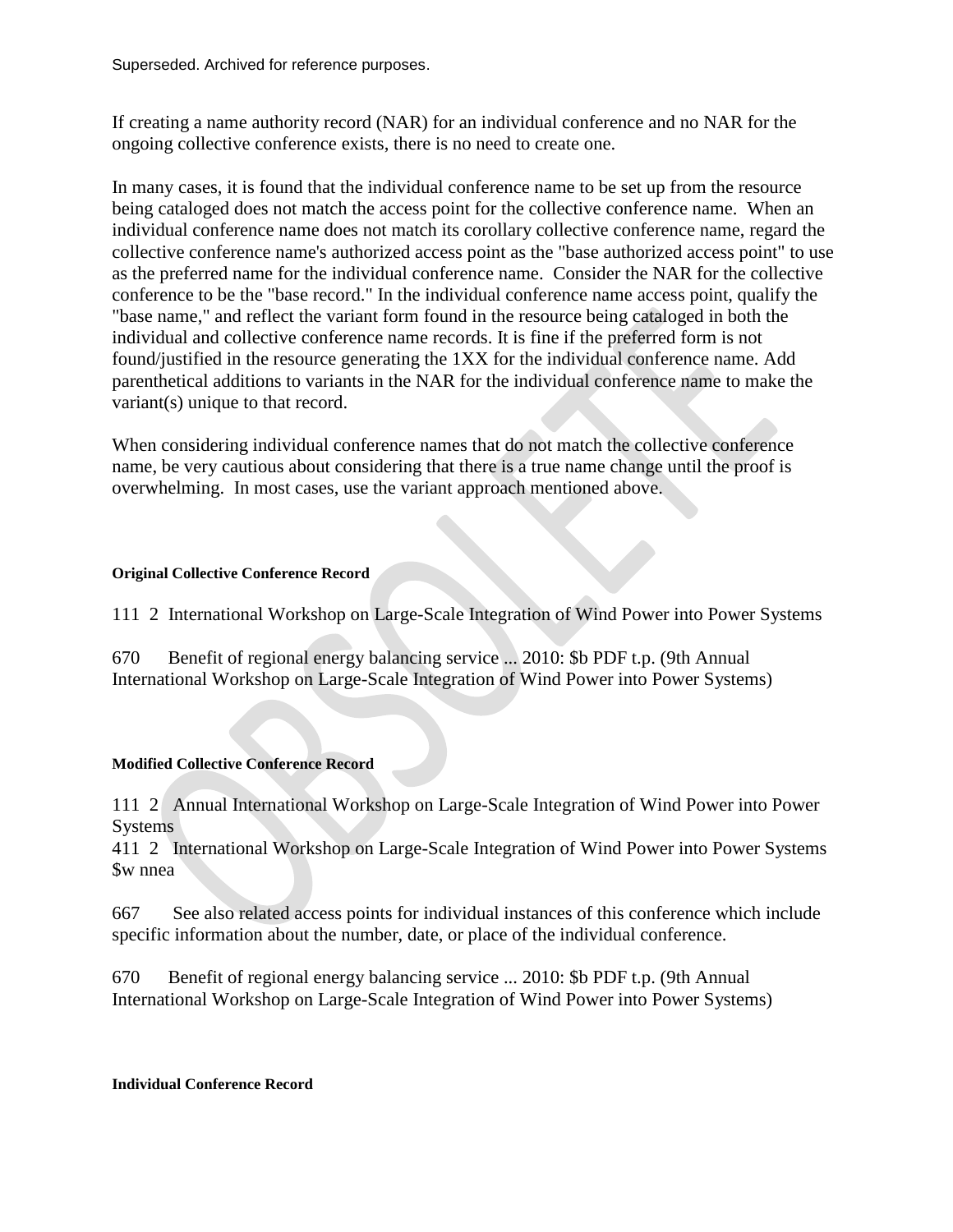111 2 Annual International Workshop on Large-Scale Integration of Wind Power into Power Systems \$n (11th : \$d 2012 : \$c Lisbon, Portugal)

670 Wind power forecasting error frequency analyses ..., 2012: \$b t.p. (11th Annual International Workshop on Large-Scale Integration of Wind Power into Power Systems, Lisbon, Portugal, November 13-15, 2012)

# **368 - Other Attributes of Corporate Body**

It is GPO policy to prefer a broad category term from this list:

- Conference
- Organization
- Firm
- Agency used for any government body, at any level, including local
- Program

However, if a term that characterizes the body appears in the [List of Ambiguous Entities](http://www.loc.gov/aba/pcc/saco/alpha405.html) (a.k.a. "Division of the World"), use the term from the list in the singular form.

When entering a term from either the short list above or from the [List of Ambiguous Entities,](http://www.loc.gov/aba/pcc/saco/alpha405.html) do not enter a \$2 (source of term).

If the terms on this list are not applicable, try to use a Library of Congress Subject Heading (LCSH) term (followed by \$2 lcsh), or a Library of Congress Genre/Form Term (LCGFT) (followed by \$2 lcgft). LCGFTs may be searched and retrieved in OCLC and Classification Web. If selection of a LCSH term or LCGFT involves too much deliberation, do not include the 368 field.

# **370 - Associated Place**

Record the location of a conference in 370 \$e

Record the country associated with a conference in 370 \$c

Record any other place that is associated with a conference in 370 \$f

Note: Places in a collective conference name authority record must be applicable to the whole series. (see [RDA Special Topics: Conferences -](http://www.loc.gov/aba/rda/source/special_topics_conferences.ppt) Guidelines for Best Practice)

RDA 11.13.18: If the access point represents a series of conferences, etc., do not add the location unless all the conferences in the series were held in the same place.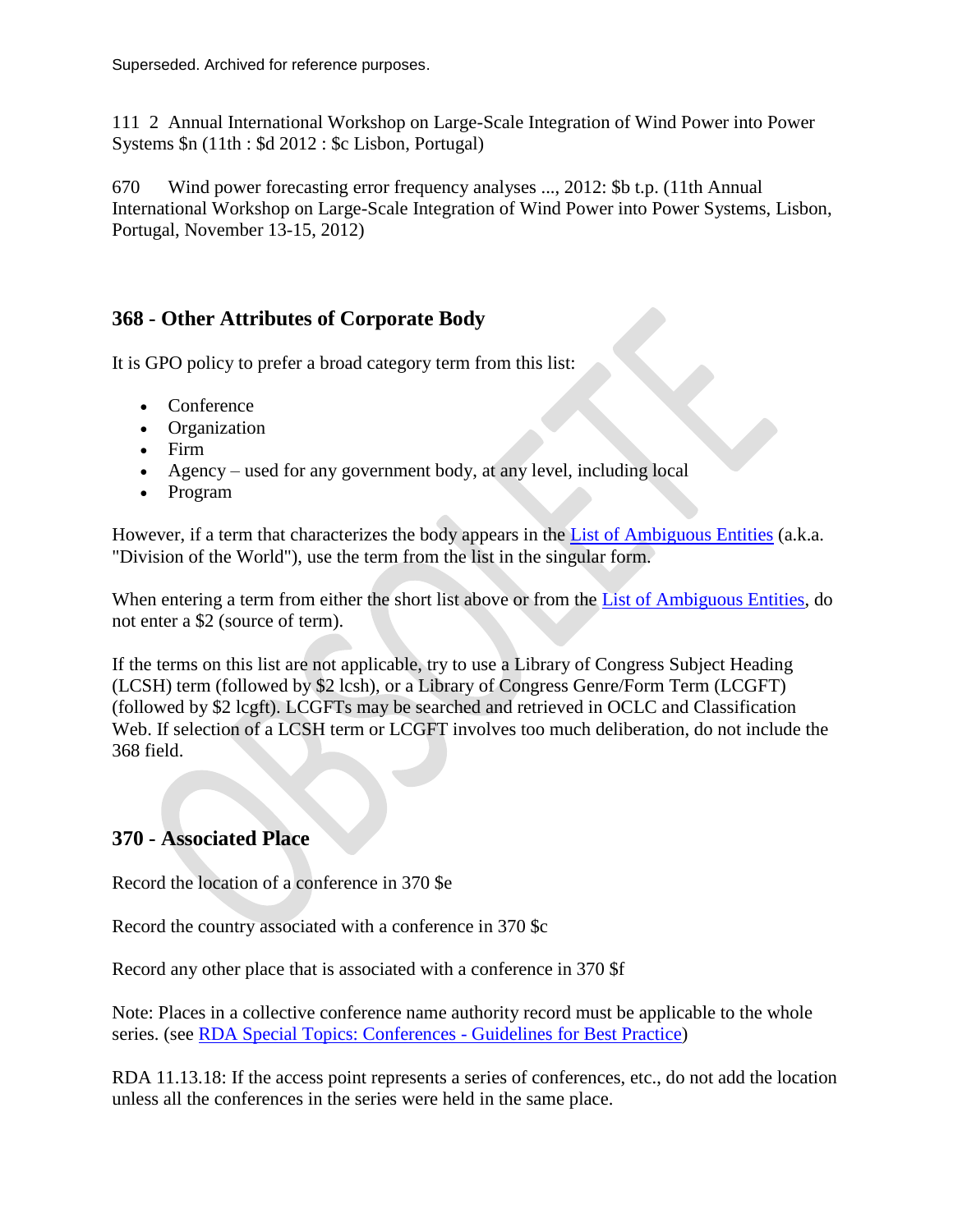# **372 - Field of Activity**

Include this field when the field of activity of the corporate body is readily available and helpful. Prefer to use a topical term from LCSH and use \$2 lcsh. Use discipline words instead of full sentences. Broad terms may be used. Single, general terms are sufficient, and they may apply to the parent body. Do not belabor constructing a subdivision that describes the field of activity of the lower body, especially one that serves a generic function (such as: Acquisitions, Planning, Management, Data Processing, etc.). Capitalize subdivisions as they appear in LCSH.

For a corporate body, use a field of business in which the corporate body is engaged, its area of competence, responsibility, jurisdiction, etc. (see [MARC 21 Format for Authority Data\)](http://www.loc.gov/marc/authority/)

If using a geographic scope as part of the field of activity, make sure the geographic scope reflects the entire potential coverage of the body, rather than simply the location of the body.

If using multiple terms from the same vocabulary source, repeat \$a rather than the field. Be selective about adding the subdivision "Research." (SHM H 2020: "use for general works that discuss comprehensively all aspects of research, such as proposals, finance, goals, etc., as applied to this topic. Do not assign the subdivision to works that discuss the results of research in a particular field.) When in doubt, do not include "—Research" in the field of activity for a corporate body that performs research.

Examples:

110 WaterSMART (Program)

372 Water resources development--Economic aspects \$2 lcsh

110 United States. \$b Congress. \$b House. \$b Committee on Foreign Affairs. \$b Subcommittee on the Middle East and North Africa,

372 United States--Foreign relations administration \$a Middle East--Politics and government \$a Africa, North--Politics and government \$2 lcsh

111 IAGA Workshop on Geomagnetic Observatory Instruments, Data Acquisition, and Processing

372 Geomagnetic observatories \$a Geomagnetism—Observations \$2 lcsh

## **373 - Associated Group (11.5)**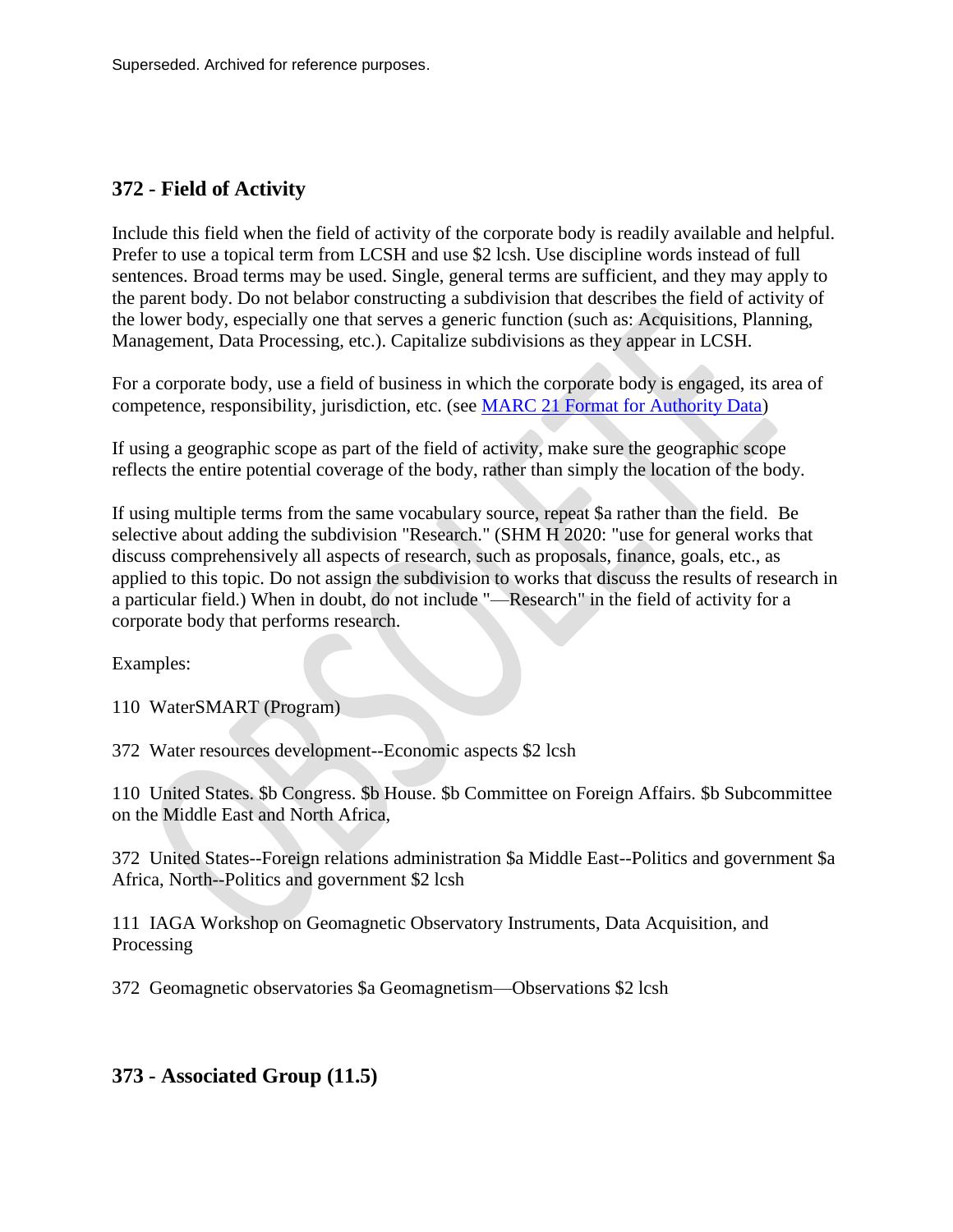Prefer this field for groups having an uncertain or ambiguous relationship. Use the 510 field for related bodies that can be described using one of the relationship designators found in RDA Appendix K.4.3. Use the 5XX (and 4XX) field for hierarchically superior (parent) bodies.

If using multiple terms from the same vocabulary source, repeat \$a rather than the field.

Example: 373 United States. National Archives and Records Administration \$2 naf

# **410/411 - See From Tracing**

Neither RDA nor any LC-PCC PS mentions inverted references. Some variants are optional and do not need to be justified by any instruction. If it helps to add an inverted reference(s), then do so. Before adding, first ask the question: Will an inverted reference assist in finding the authorized name?

According to RDA 11.13.2.1, qualify the variant as you would the authorized access point.

For example, variant individual conference names should carry the same qualifiers as the authorized access point.

Example:

111 IAGA Workshop on Geomagnetic Observatory Instruments, Data Acquisition, and Processing \$n (13th : \$d 2008 : \$c Boulder, Colo.; Golden, Colo.)

411 Geomagnetic Observatory Workshop \$n (13th : \$d 2008 : \$c Boulder, Colo.; Golden, Colo.)

If the authorized access point is qualified by "(U.S.)," the variant access point should also be qualified by "(U.S.)," unless it already contains "United States" or "U.S." in its name.

Example:

- 110 National Cancer Institute (U.S.)
- 410 Instituto Nacional del Cáncer (U.S.)
- 410 United States. \$b Public Health Service. \$b National Cancer Institute

Not: 410 United States. \$b Public Health Service. \$b National Cancer Institute (U.S.)

410 National Institutes of Health (U.S.). \$b National Cancer Institute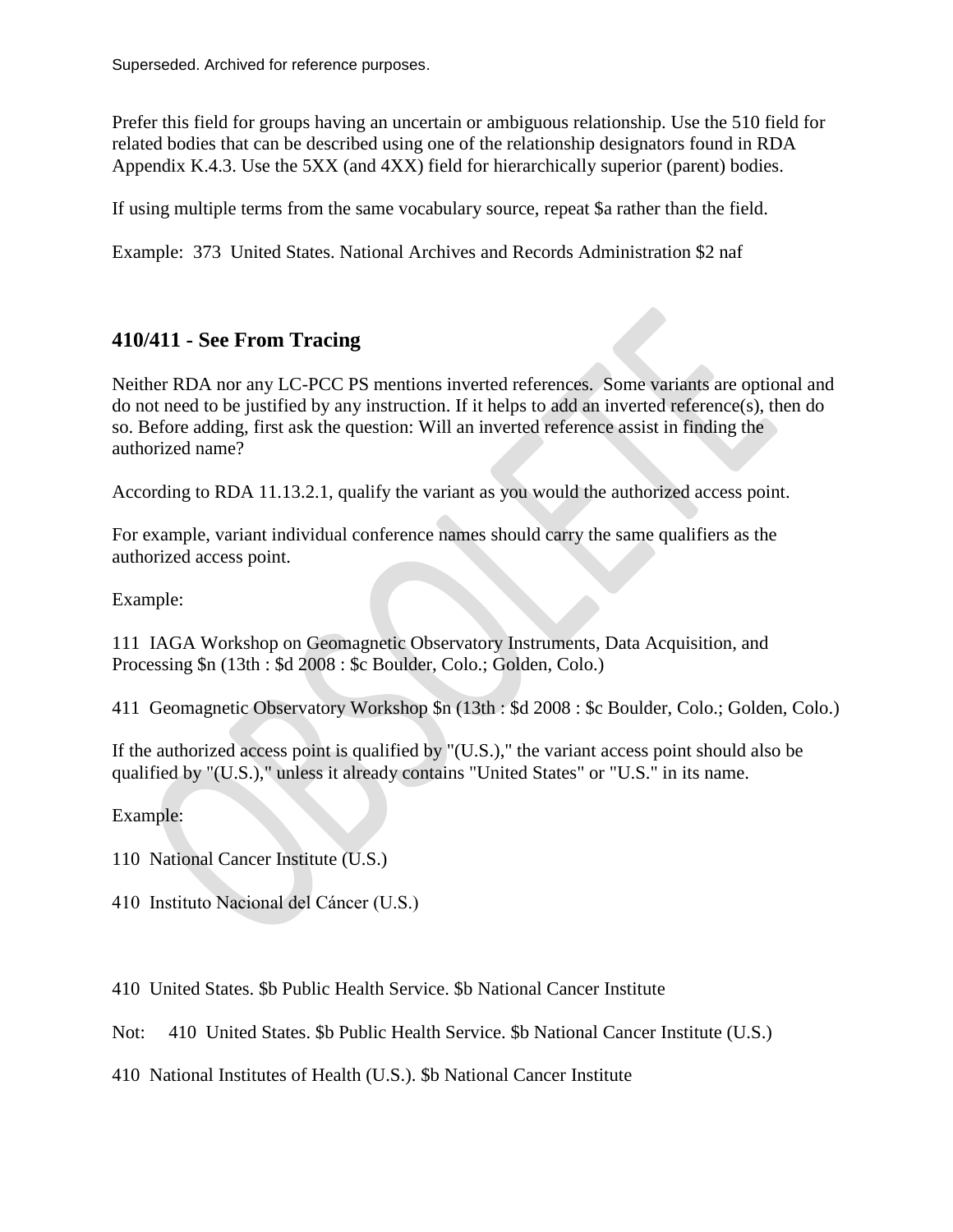Not: 410 National Institutes of Health (U.S.). \$b National Cancer Institute (U.S.)

410 US National Cancer Institute

Not: 410 US National Cancer Institute (U.S.)

When providing a variant consisting of an initialism or acronym written in all capital letters (with or without periods between them) add a qualifier to the initialism or acronym. See LC-PCC PS 11.7.1.4. The same instructions used when creating an authorized access point (RDA 11.13.1.2-11.13.1.8) are applied when creating a variant access point. Government bodies are usually qualified by "(Agency)" or "(U.S.)." Prefer to match the qualifier in the 110 field, unless there are other circumstances. It is also possible to qualify by the associated institution. Note that RDA 11.7.1.4 is for "Names not conveying the idea of a corporate body," and RDA 11.7 in general is for "Other designations associated with Corporate Bodies." These map to MARC field 368. Therefore, if none of the qualifiers above (Agency, U.S., associated institution, or one that matches the qualifier in the 110) are appropriate, select a term as instructed in the 368 field instructions above.

Examples:

110 1\_ United States. \$b Transportation Security Administration. \$b Office of Global Strategies

410 2\_ OGS (Agency)

110 Center for Nanoscale Science and Technology (National Institute of Standards and Technology (U.S.))

410 CNST (National Institute of Standards and Technology (U.S.))

110 Urban Ecology Research Learning Alliance (U.S.)

410 UERLA (U.S.) OR

410 UERLA (Agency)

111 2\_ International Energy Conversion Engineering Conference \$n (9th : \$d 2011 : \$c San Diego, Calif.)

411 2 **IECEC** (Conference)

Geographic name example: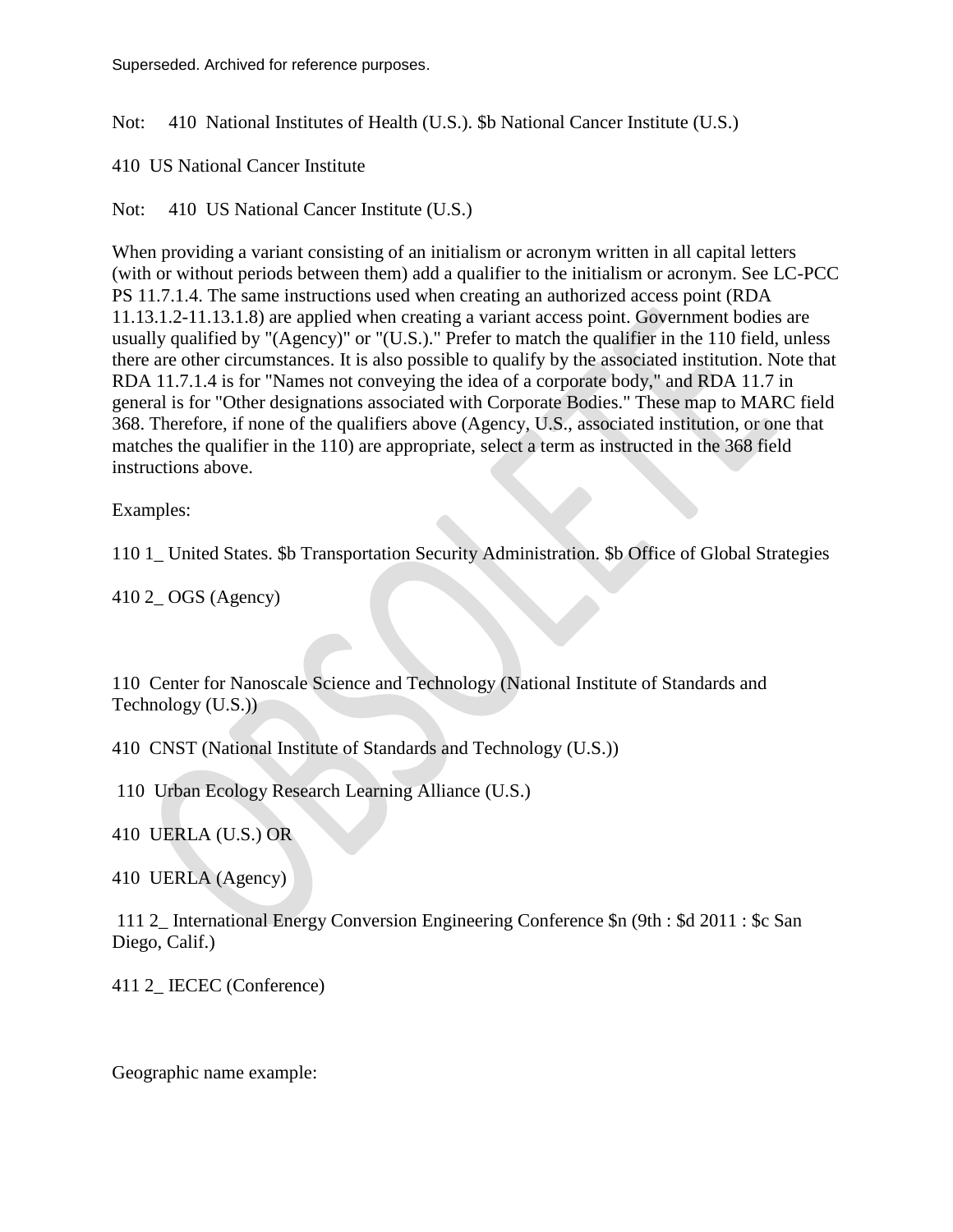151 Lower Arkansas Valley Water Conservancy District (Colo.)

451 LAVWCD (Colo.)

# **410 - See From Tracing - Corporate Name**

When adding the associated place name to corporate bodies, a cross-reference under "United States" is only made when the location attribute represents a jurisdiction, i.e. for government bodies. For non-government bodies do not provide a 410 through United States because the cross reference would characterize the location as jurisdictional and not geographic, which would erroneously transform the character of the non-government body to a government body.

Government body example:

110 2\_ Geospatial Center (U.S.)

410 2 United States. \$b Geospatial Center.

Non-government corporate body example:

110 2\_ National Center for Healthy Housing (U.S.)

No 410

Additionally, use a 670 and/or 678 to make the exact nature of a non-government body that is qualified by "(U.S.)" clear to users

Example:

678 [Name of corporate body] is a not-for-profit, non-government organization.

## **411 - See From Tracing - Meeting Name**

The final group of examples in RDA 11.13.2.1 shows variant access points for conferences having the same qualifiers as the authorized access points. Generally, follow this practice.

However, when qualifying a variant consisting of an initialism or acronym written in all capital letters (with or without periods between them), follow the guidance above, in the section:  $410/411$  – See From Tracing.

Example: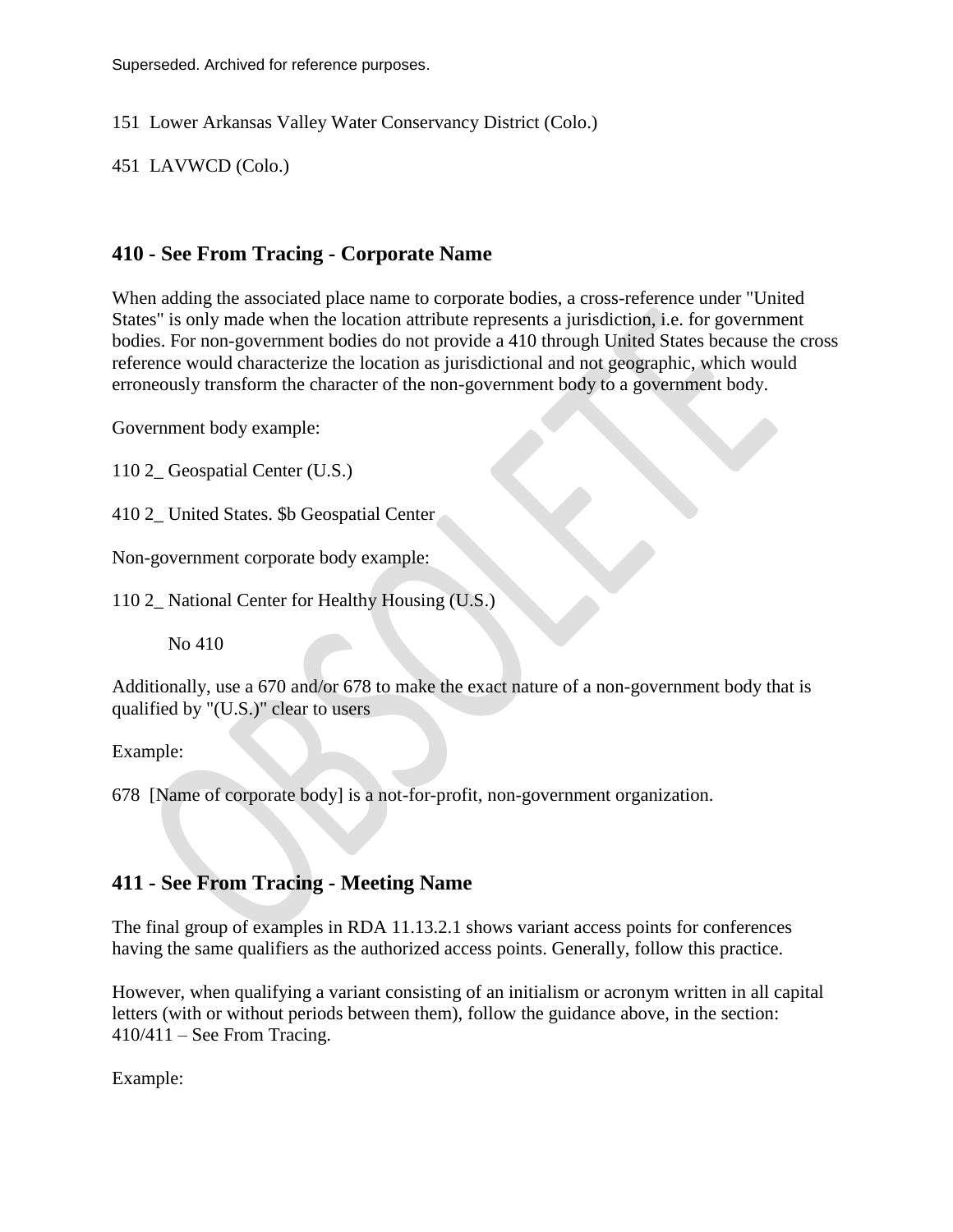111 2\_ International Energy Conversion Engineering Conference \$n (9th : \$d 2011 : \$c San Diego, Calif.)

411 2\_ IECEC (Conference)

#### **510/511 – See Also From Tracing**

When applying RDA relationship designators in 5XX fields, use terms from RDA Appendix K (LC-PCC PS K.1). Capitalize the initial letter of the term and follow the term with a colon (DCM Z1: 5XX section). Use subfield \$i in conjunction with \$w code "r" for relationship designators. This includes references made to reflect name changes. Use the terms "Successor" and "Predecessor" in a subfield \$i, rather than following the previous practice of using the earlier/later values in subfield \$w.

When two bodies (corporate or conference) merge to form a third, make only sequential 5XX references. On the records for the earlier bodies that merge to form the later body, do not make references to the fellow mergees. See RDA and LC-PCC PS 32.1.

Example: Body A and Body B merge to form Body C

110 Body A

510 Product of a merger: Body C

110 Body B

510 Product of a merger: Body C

110 Body C

510 Mergee: Body A

510 Mergee: Body B

Example: The Bureau of the Public Debt merged with the Financial Management Service to form the Bureau of the Fiscal Service.

110 1 United States. \$b Bureau of the Public Debt

510 1 Si Product of a merger: \$a United States. \$b Bureau of the Fiscal Service \$w r

110 1\_ United States. \$b Department of the Treasury. \$b Financial Management Service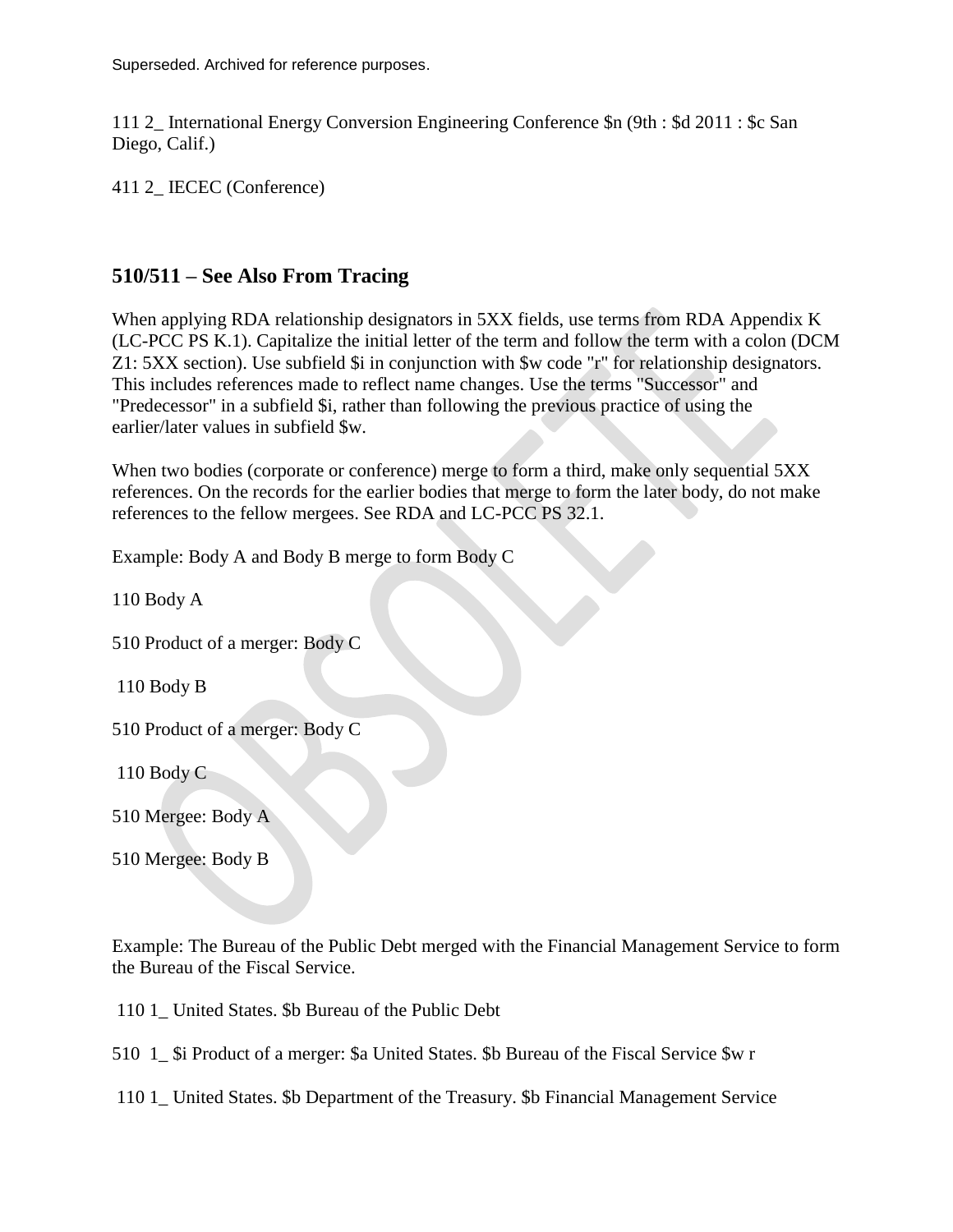510 1 Si Product of a merger: \$a United States. \$b Bureau of the Fiscal Service \$w r

110 1\_ United States. \$b Bureau of the Fiscal Service

5101 \$i Mergee: \$a United States. \$b Bureau of the Public Debt \$w r

5101 \$i Mergee: \$a United States. \$b Department of the Treasury. \$b Financial Management Service \$w r

Although not as common as mergers of corporate bodies, two or more conferences may also merge to form a new conference body. The same practice of not making references between fellow mergees is followed for conferences.

# **510 - See Also From Tracing - Corporate Name**

Always include the immediately superordinate body, if known, in a 510 field, with the relationship designator "Hierarchical superior," even if redundant (that is, even if the immediately superordinate body is already recorded in the 110 or 410 field, still provide the 510 field).

Example:

110 1\_ United States. \$b General Services Administration. \$b Safety, Environment, and Fire Protection Branch

410 1\_ United States. \$b General Services Administration. \$b National Capital Region. \$b Safety, Environment, and Fire Protection Branch

510 1 Si Hierarchical superior: \$a United States. \$b General Services Administration. \$b National Capitol Region \$w r

Example:

110 1\_ United States. \$b Department of the Treasury. \$b Office of the Assistant Secretary for Financial Markets

5101 \$i Hierarchical superior: \$a United States. \$b Department of the Treasury \$w r

The "hierarchical superior" relationship is not reciprocal. Do not add "hierarchical subordinate" references to any records.